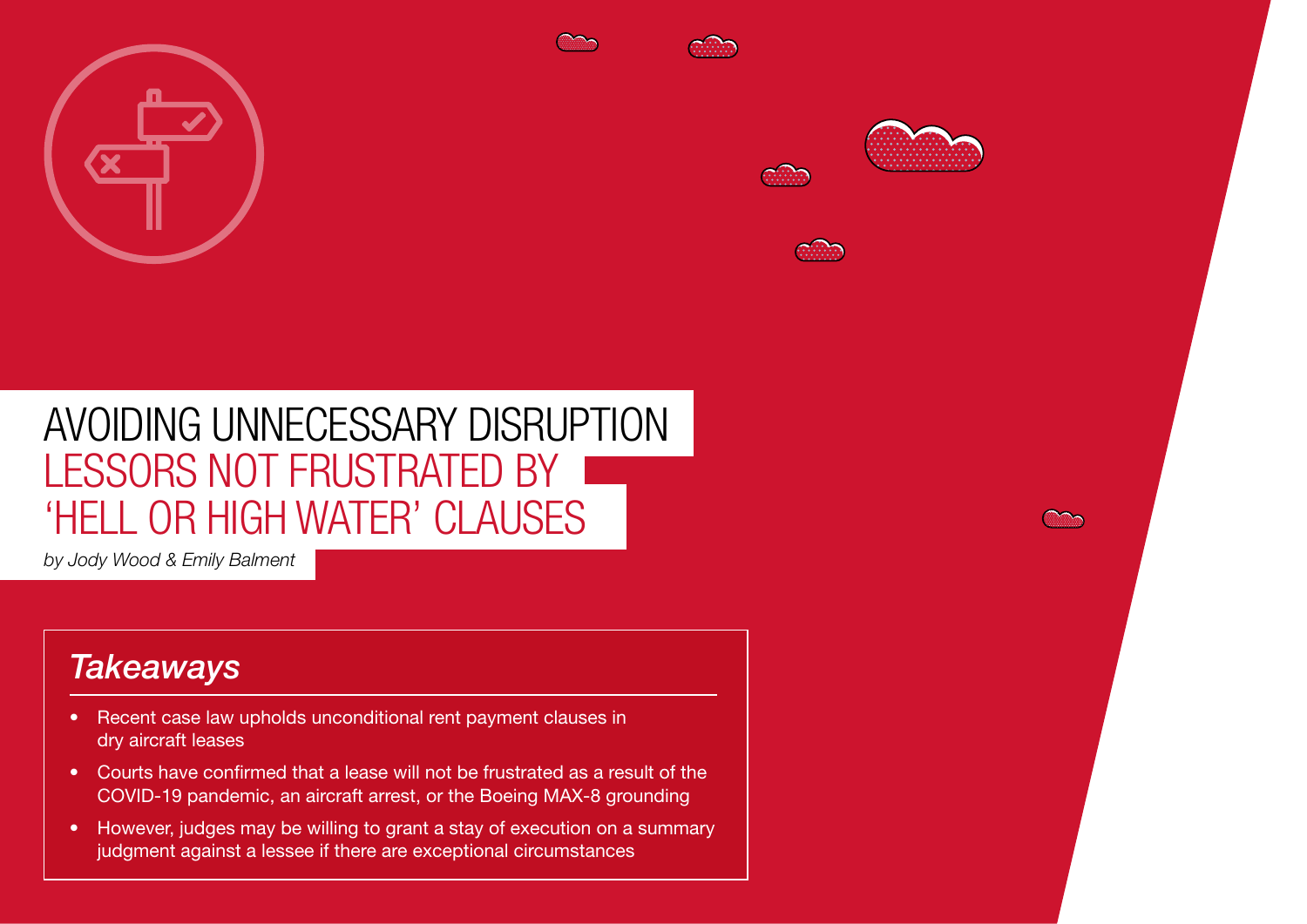

nder a dry aircraft lease (namely a long-term lease where the aircraft is handed over to the lessee, without crew, for its own purpose), the lessee undertakes all risks and responsibilities in relation to operation and mai the lessee undertakes all risks and responsibilities in relation to operation and maintenance of the aircraft, while the lessor's obligations are limited to warranting the lessee's quiet enjoyment. Such leases typically contain 'hell or high water' rent payment clauses, effectively meaning the lessee must pay rent on an unconditional basis.

Three recent High Court cases have tested the robustness of these clauses, with the lessees arguing that the COVID-19 pandemic, the arrest of an aircraft by national authorities, or the grounding of the Boeing MAX-8s frustrated the leases, bringing their rent payment obligations to an end.

To establish frustration, a party must demonstrate that, without default, its obligations are incapable of being performed, since performance of the contract has been rendered radically different from the [initial obligations undertaken](https://www.lawteacher.net/cases/the-sea-angel.php) *(The Sea Angel [2007] [2 Lloyd's Rep 517\)](https://www.lawteacher.net/cases/the-sea-angel.php)*. Clearly, the doctrine of frustration would not apply where the issue causing performance to be radically different was captured by, say, a force majeure clause. The cases serve to illustrate that hell or high water clauses continue to be seemingly enforceable, with the court concluding in each case that frustration was not available and that the lessee remained responsible for payment of the rent.

### A summary of each case is below.

#### *Salam Air v. Latam Airlines*

In this case, the lessee (Salam Air, an Oman-based company) failed to meet its rent obligations under three aircraft leases with Latam Airlines in light of the COVID-19 pandemic and the Omani authorities' decision to prohibit all air passenger flights to and from Oman in March 2020.

The lessor sought to call upon standby letters of credit (an alternative to the deposit of three months' rent). The lessee sought an injunction preventing the lessor from doing so, arguing the decision of the Omani authorities frustrated the purpose of the aircraft leases, namely, to allow the lessee to operate short-haul flights from Muscat.

In refusing to grant the injunction, the judge reasoned:

- 1. A six-year dry aircraft lease is a challenging environment in which to establish frustration as from the lessor's perspective, it does not matter how frequently the lessee uses the aircraft, if at all, or with what level of occupancy. The lessor was still able to perform its obligation to provide the lessee with quiet possession of the aircraft, and the lessee to perform its obligation to pay the rent.
- 2. Under the doctrine of "frustration of purpose", it must be demonstrated that both parties had a common purpose at the foundation of the contract which is now impossible to perform. There was nothing in the lease to suggest that the lessee's use of the aircraft for short-haul flights from Muscat was a shared purpose of both parties, as opposed to a matter with which the lessee alone was concerned. The corollary of this was that the obligation to pay rent in almost any conceivable circumstance lent support to the proposition that the lessee would not be free of its obligation to pay rent merely in light of aircraft restrictions in Oman and the COVID-19 pandemic (*[2020] EWHC 2414 (Comm)*).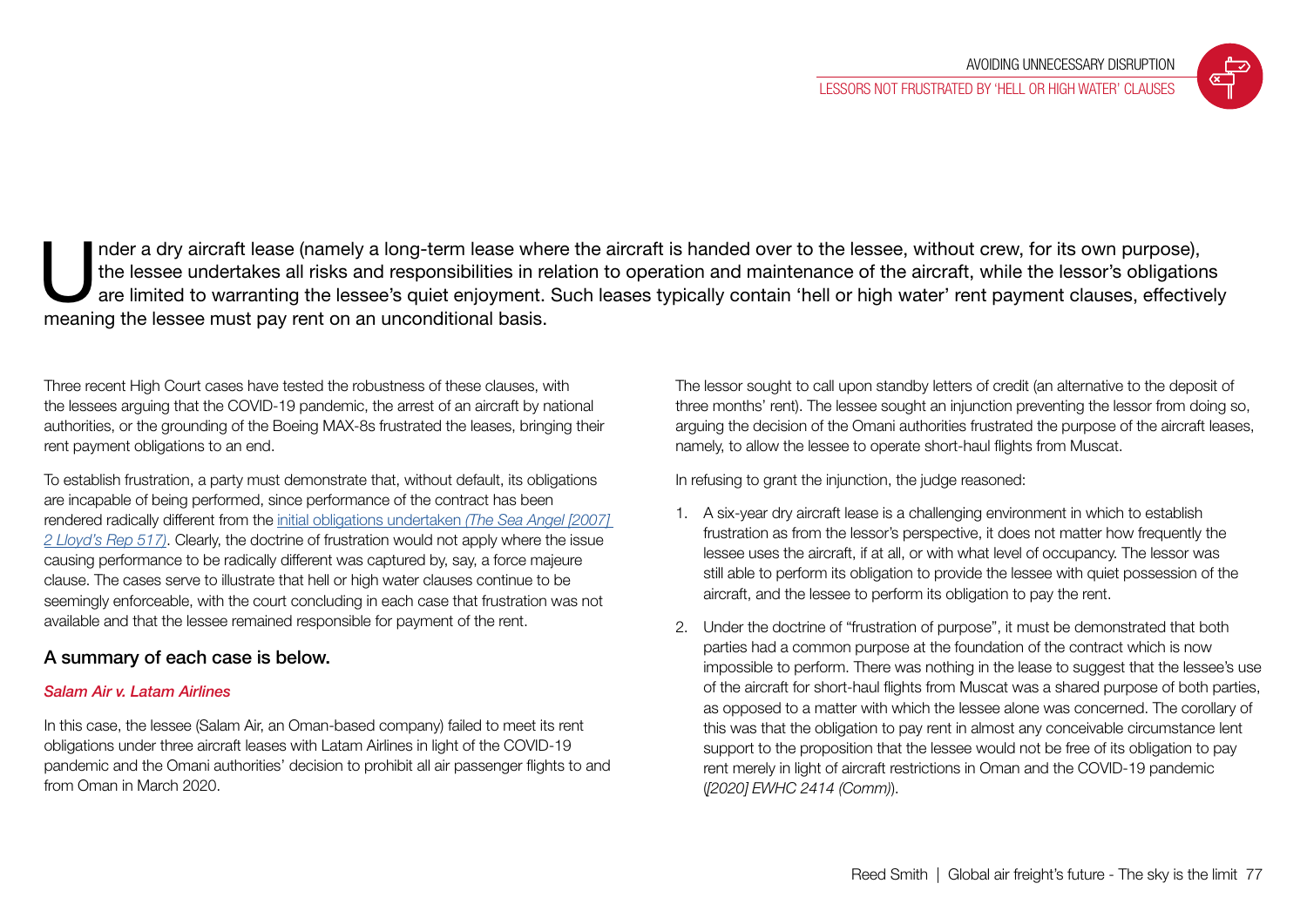#### *Iris Helicopter Leasing Ltd v. Elitaliana Srl*

In the context of a summary judgment application, the Commercial Court rejected the lessee's argument that a lease had been frustrated after the aircraft (a helicopter) was detained by the Italian authorities for over a year and a half as a result of unpaid import taxes. The lessee argued that the Italian authorities had been acting unlawfully as there was no basis on which the taxes were payable.

The judge, granting summary judgment, held that the lease had not been frustrated. Placing particular emphasis on the hell or high water rent provision, the judge held that finding in favor of the lessee would effectively reallocate risk to the lessor. The risk (i.e., the obligation to pay rent when the aircraft was unavailable) had clearly been assumed by the lessee. In this case, the lease also addressed the question of seizure of the aircraft and of liability in relation to import taxes (*[2021] EWHC 2459 (Comm)*).

#### *Wilmington Trust SP Services (Dublin) Ltd v. Spicejet Ltd*

The lessee (SpiceJet), represented by Reed Smith's London aviation team, who at the hearing obtained a stay of execution of the summary judgment, leased three aircraft under 10-year dry leases from the claimant lessor (one Boeing 737-800 and two Boeing 737-MAX-8s). SpiceJet defaulted under its rent obligations as a result of both the COVID-19 travel restrictions and the grounding of Boeing MAX-8s from the beginning of 2019 (following crashes of similar aircraft as a result of design defects, making it illegal to operate the MAX-8 aircraft). The claimant lessor consequently applied for summary judgment.

SpiceJet put forward a number of defenses, including title to sue, illegality, and breach of an implied term under the Supply of Goods and Services Act 1982. However, it is the defense of frustration in relation to the grounding of the MAX-8 aircraft which we examine below.

SpiceJet argued that the common purpose of the leases was the provision of the aircraft for commercial use, which had been frustrated by the grounding of the aircraft. The lessor argued, inter alia, that the common purpose was the hire of the aircraft in return for the payment of rent and how the lessee operated the aircraft was not relevant to the commercial purpose. The judge disagreed with the lessors, noting that the terms of the lease restricted sub-leases to commercial carriers and operators.

The judge was also prepared to assume (although not deciding the point) that the hell or high water clause did not operate to exclude the possibility of frustration in this instance. While the judge accepted the general risk of the aircraft being grounded due to any prohibition on use or defect in airworthiness was foreseen by the parties and allocated to SpiceJet, here the grounding was related to defective design of the aircraft (and not simply government regulations or matters of maintenance).

Nonetheless, the judge concluded that, given the lessee had assumed the entire commercial risk of operating the aircraft, if the total loss of the aircraft did not absolve the lessee of its obligation to pay rent, then a temporary prohibition on use (amounting to 10 percent of the term of the lease) was unlikely to do so. However, the judge explicitly noted she was not saying such leases could never be frustrated and that if the prohibition on use were permanent it "might be a different matter" (*[2021] EWHC 1117 (Comm)*).

#### Conclusion

As can be seen from the Wilmington judgment, the judge did not rule out the possibility of frustration. However consistent with previous authority, the judgment confirms, to quote the Court of Appeal's decision in *The Sea Angel [2007]*, "the doctrine is not to be lightly invoked".